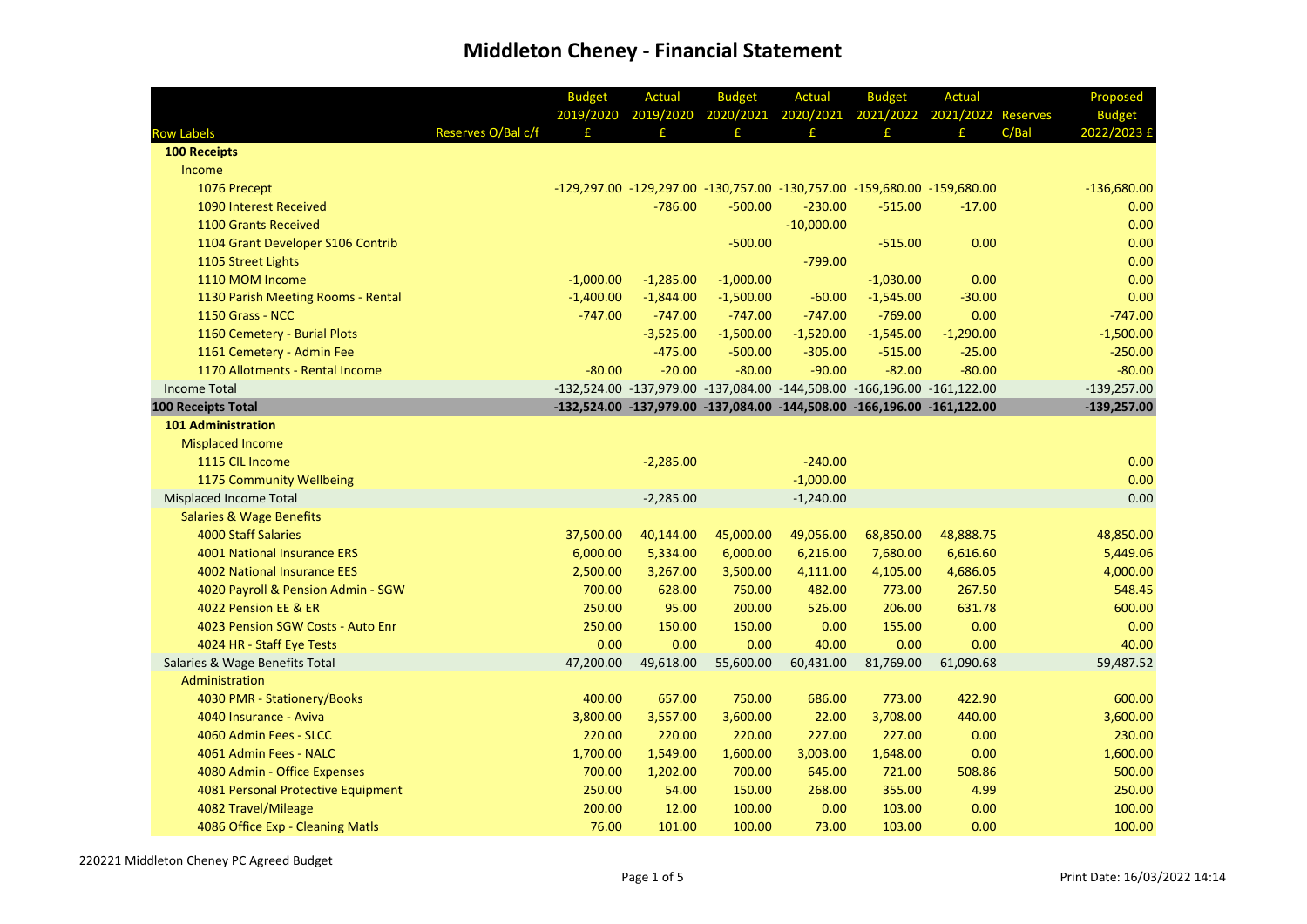|                                         |                    | <b>Budget</b> | <b>Actual</b> | <b>Budget</b> | <b>Actual</b>                                    | <b>Budget</b>        | <b>Actual</b> |       | Proposed      |
|-----------------------------------------|--------------------|---------------|---------------|---------------|--------------------------------------------------|----------------------|---------------|-------|---------------|
|                                         |                    | 2019/2020     | 2019/2020     |               | 2020/2021 2020/2021 2021/2022 2021/2022 Reserves |                      |               |       | <b>Budget</b> |
| <b>Row Labels</b>                       | Reserves O/Bal c/f | £             | £.            | £             | £                                                | £                    | £             | C/Bal | 2022/2023 £   |
| 4087 PMR Office Exp Equipment           |                    | 570.00        | 174.00        | 200.00        | 224.00                                           | 306.00               | 35.00         |       | 250.00        |
| 4089 Office Exp - Postage               |                    | 100.00        | 113.00        | 200.00        | 119.00                                           | 206.00               | 0.00          |       | 150.00        |
| 4131 Website - 2Commune                 |                    | 1,000.00      | 25.00         | 1,000.00      | 845.00                                           | 1,030.00             | 1,570.00      |       | 1,000.00      |
| 4140 Printer - Lease                    |                    | 600.00        | 889.00        | 600.00        | 298.00                                           | 618.00               | 675.00        |       | 960.00        |
| 4141 Printer - Costs                    |                    | 500.00        | 100.00        | 300.00        | 0.00                                             | 309.00               | 0.00          |       | 0.00          |
| 4440 Admin - Office Printing General    |                    | 400.00        | 0.00          | 200.00        | 662.00                                           | 206.00               | 0.00          |       | 0.00          |
| 4450 PMR Legal                          |                    | 500.00        | 0.00          | 400.00        | 182.00                                           | 412.00               | 0.00          |       | 0.00          |
| 4640 Information Pack for Residents     |                    | 100.00        | 0.00          | 100.00        | 0.00                                             | 103.00               | 0.00          |       | 0.00          |
| <b>Administration Total</b>             |                    | 11,116.00     | 8,653.00      | 10,220.00     | 7,254.00                                         | 10,828.00            | 3,656.75      |       | 9,340.00      |
| <b>Audit Fees</b>                       |                    |               |               |               |                                                  |                      |               |       |               |
| 4050 Audit Fees - External              |                    | 600.00        | 480.00        | 500.00        | 400.00                                           | 515.00               | 1,426.00      |       | 600.00        |
| 4051 Audit Fees - Internal              |                    | 480.00        | 0.00          | 480.00        | 0.00                                             | 494.00               | 400.00        |       | 400.00        |
| <b>Audit Fees Total</b>                 |                    | 1,080.00      | 480.00        | 980.00        | 400.00                                           | 1,009.00             | 1,826.00      |       | 1,000.00      |
| <b>Training</b>                         |                    |               |               |               |                                                  |                      |               |       |               |
| 4070 Training - Councillors             |                    | 200.00        | 42.00         | 150.00        | 0.00                                             | 155.00               | 0.00          |       | 1,050.00      |
| 4072 Training - Staff                   |                    | 200.00        | 84.00         | 150.00        | 150.00                                           | 355.00               | 0.00          |       | 150.00        |
| <b>Training Total</b>                   |                    | 400.00        | 126.00        | 300.00        | 150.00                                           | 510.00               | 0.00          |       | 1,200.00      |
| <b>Grants &amp; Donations</b>           |                    |               |               |               |                                                  |                      |               |       |               |
| 4090 Grants - S137                      |                    | 1,000.00      | 1,650.00      | 1,000.00      | 0.00                                             | 1,030.00             | 0.00          |       | 0.00          |
| <b>4095 Parish Council Grants</b>       |                    | 500.00        | 8,517.00      | 500.00        | 0.00                                             | 515.00               | 0.00          |       | 600.00        |
| 4120 Parish/Neighbourhood Costs         |                    | 4,300.00      | 5,258.00      | 1,800.00      | 6,550.00                                         | 1,854.00             | 2,759.00      |       | 1,200.00      |
| 4617 Help at Hand - Cars                |                    | 200.00        | 184.00        | 204.00        | 0.00                                             | 210.00               | 0.00          |       | 0.00          |
| 4650 Community Wellbeing                |                    | 0.00          | 0.00          | 1,500.00      | 0.00                                             | 1,545.00             | 0.00          |       | 0.00          |
| 4110 Cheney Chatter                     |                    | 1,250.00      | 1,188.00      | 1,250.00      | 99.00                                            | 1,288.00             | 0.00          |       | 600.00        |
| <b>Grants &amp; Donations Total</b>     |                    | 7,250.00      | 16,797.00     | 6,254.00      | 6,649.00                                         | 6,442.00             | 2,759.00      |       | 2,400.00      |
| <b>Accounting &amp; Reporting</b>       |                    |               |               |               |                                                  |                      |               |       |               |
| 4150 RBS - Software & Support           |                    | 3,600.00      | 1,042.00      | 2,000.00      | 3,311.00                                         | 2,060.00             | 1,244.00      |       | 1,200.00      |
| 4151 RBS - Data Backup                  |                    | 250.00        | 529.00        | 1,250.00      | 180.00                                           | 1,288.00             | 0.00          |       | 0.00          |
| 4152 RBS - Year End                     |                    | 700.00        | 597.00        | 600.00        | 560.00                                           | 618.00               | 0.00          |       | 0.00          |
| <b>Accounting &amp; Reporting Total</b> |                    | 4,550.00      | 2,168.00      | 3,850.00      | 4,051.00                                         | 3,966.00             | 1,244.00      |       | 1,200.00      |
| <b>4155 Election Costs</b>              |                    |               |               |               |                                                  |                      |               |       |               |
| <b>4155 Election Costs</b>              |                    |               |               |               |                                                  |                      | 90.00         |       | 0.00          |
| 4155 Election Costs Total               |                    |               |               |               |                                                  |                      | 90.00         |       | 0.00          |
| <b>101 Administration Total</b>         |                    | 71,596.00     | 75,557.00     | 77,204.00     |                                                  | 77,695.00 104,524.00 | 70,666.43     |       | 74,627.52     |
| <b>201 Street Lighting</b>              |                    |               |               |               |                                                  |                      |               |       |               |
| Group4                                  |                    |               |               |               |                                                  |                      |               |       |               |
| 4200 Street Lighting - Power            |                    | 13,000.00     | 10,080.00     | 1,300.00      | 7,136.00                                         | 1,339.00             | 11,412.25     |       | 13,000.00     |
| 4210 Street Lighting - Maintenance      |                    | 5,500.00      | 7,183.00      | 4,500.00      | 9,739.00                                         | 4,635.00             | 1,904.36      |       | 4,500.00      |

220221 Middleton Cheney PC Agreed Budget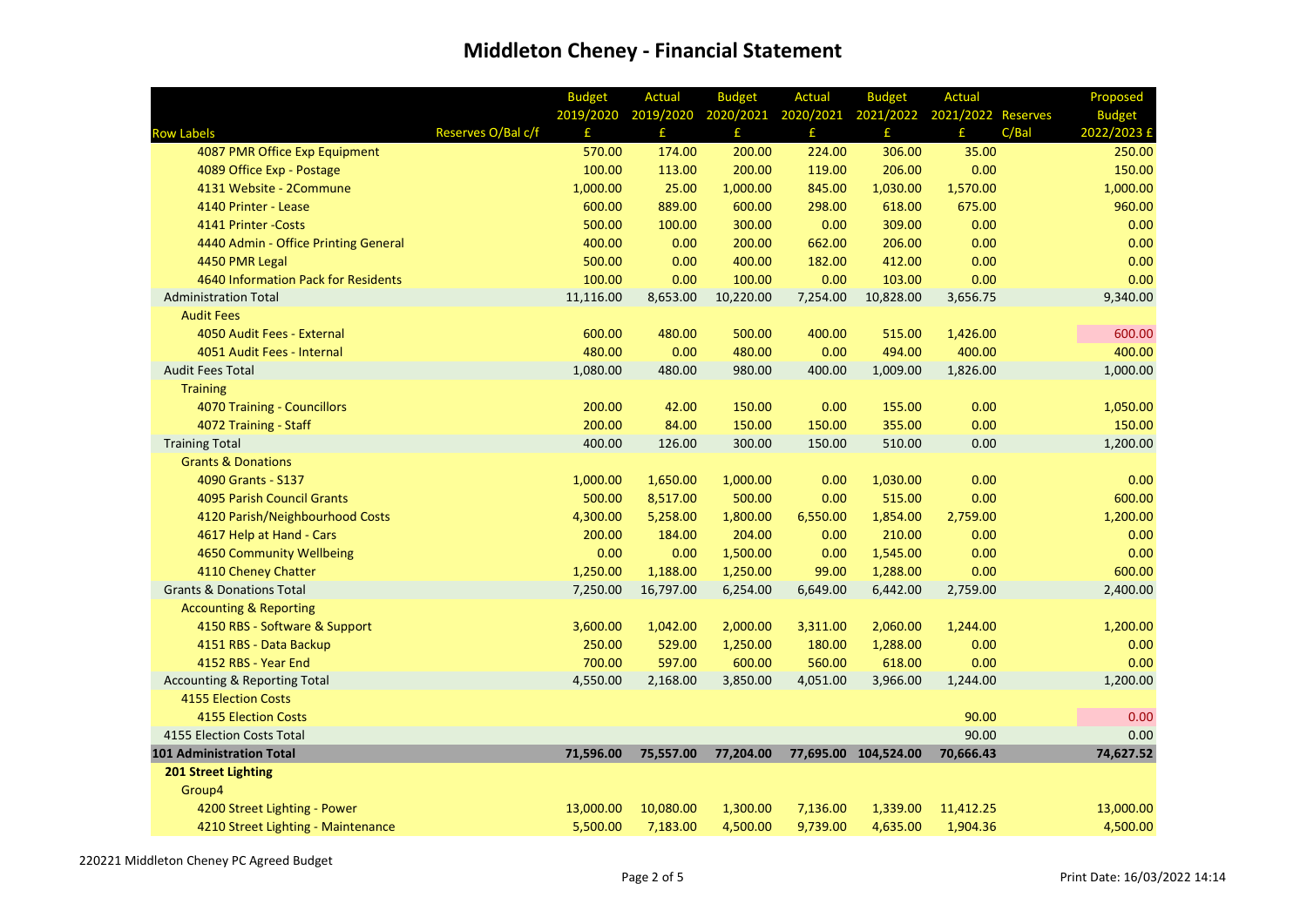|                                     |                    | <b>Budget</b> | Actual    | <b>Budget</b> | <b>Actual</b> | <b>Budget</b> | <b>Actual</b>                |       | Proposed      |
|-------------------------------------|--------------------|---------------|-----------|---------------|---------------|---------------|------------------------------|-------|---------------|
|                                     |                    | 2019/2020     | 2019/2020 | 2020/2021     | 2020/2021     |               | 2021/2022 2021/2022 Reserves |       | <b>Budget</b> |
| <b>Row Labels</b>                   | Reserves O/Bal c/f | £             | £         | £             | £             | £             | £                            | C/Bal | 2022/2023 £   |
| 4211 Street Lighting - Replacements |                    | 3,500.00      | 3,646.00  | 2,000.00      | 2,954.00      | 2,060.00      | 0.00                         |       | 175,000.00    |
| Group4 Total                        |                    | 22,000.00     | 20,909.00 | 7,800.00      | 19,829.00     | 8,034.00      | 13,316.61                    |       | 192,500.00    |
| 201 Street Lighting Total           |                    | 22,000.00     | 20,909.00 | 7,800.00      | 19,829.00     | 8,034.00      | 13,316.61                    |       | 192,500.00    |
| <b>301 Cemetery</b>                 |                    |               |           |               |               |               |                              |       |               |
| Cemetery                            |                    |               |           |               |               |               |                              |       |               |
| 4300 Cemetery - Maintenance         |                    | 500.00        | 0.00      | 300.00        | 869.00        | 309.00        | 0.00                         |       | 400.00        |
| 4310 Cemetery - Grass Cutting       |                    | 1,000.00      | 12,905.00 | 11,000.00     | 0.00          | 0.00          | 0.00                         |       | 1,000.00      |
| 4320 Rates/Comm. Refuse             |                    | 600.00        | 792.00    | 500.00        | 294.00        | 515.00        | 0.00                         |       | 450.00        |
| <b>Cemetery Total</b>               |                    | 2,100.00      | 13,697.00 | 11,800.00     | 1,163.00      | 824.00        | 0.00                         |       | 1,850.00      |
| <b>301 Cemetery Total</b>           |                    | 2,100.00      | 13,697.00 | 11,800.00     | 1,163.00      | 824.00        | 0.00                         |       | 1,850.00      |
| <b>401 Parish Meeting Room</b>      |                    |               |           |               |               |               |                              |       |               |
| <b>Maintenance</b>                  |                    |               |           |               |               |               |                              |       |               |
| 4083 PMR General Maintenance        |                    | 1,500.00      | 0.00      | 0.00          | 0.00          | 0.00          | 0.00                         |       | 500.00        |
| 4400 PMR Fire Inspection            |                    | 120.00        | 82.00     | 100.00        | 56.00         | 103.00        | 0.00                         |       | 100.00        |
| 4401 PMR PAT Testing                |                    | 60.00         | 0.00      | 60.00         | 0.00          | 62.00         | 0.00                         |       | 100.00        |
| 4480 PMR Refurbishment              |                    | 250.00        | 0.00      | 250.00        | 0.00          | 258.00        | 0.00                         |       | 0.00          |
| <b>Maintenance Total</b>            |                    | 1,930.00      | 82.00     | 410.00        | 56.00         | 423.00        | 0.00                         |       | 700.00        |
| <b>Utilities</b>                    |                    |               |           |               |               |               |                              |       |               |
| 4420 PMR Water                      |                    | 60.00         | 77.00     | 60.00         | 78.00         | 62.00         | 52.00                        |       | 80.00         |
| 4431 PMR Electricity                |                    | 2,300.00      | 2,234.00  | 2,300.00      | 1,805.00      | 2,369.00      | 1,938.83                     |       | 2,300.00      |
| 4460 PMR Telephone                  |                    | 1,500.00      | 1,330.00  | 2,000.00      | 882.00        | 2,060.00      | 508.31                       |       | 1,000.00      |
| 4560 PMR - Commerical Refuse        |                    | 488.00        | 455.00    | 475.00        | 1,070.00      | 489.00        | 455.00                       |       | 600.00        |
| <b>Utilities Total</b>              |                    | 4,348.00      | 4,096.00  | 4,835.00      | 3,835.00      | 4,980.00      | 2,954.14                     |       | 3,980.00      |
| 401 Parish Meeting Room Total       |                    | 6,278.00      | 4,178.00  | 5,245.00      | 3,891.00      | 5,403.00      | 2,954.14                     |       | 4,680.00      |
| 501 Amenities & Open Spaces         |                    |               |           |               |               |               |                              |       |               |
| <b>General Costs</b>                |                    |               |           |               |               |               |                              |       |               |
| 4122 Defibrillator - Repairs/Parts  |                    | 250.00        | 56.00     | 150.00        | 2,157.00      | 155.00        | 0.00                         |       | 150.00        |
| 4500 AAOS - General Maintenance     |                    |               |           |               | 108.00        |               |                              |       | 500.00        |
| 4511 Bins - Dog Waste               |                    | 10,000.00     | 9,255.00  | 12,000.00     | 10,121.00     | 12,360.00     | 7,310.00                     |       | 10,000.00     |
| 4540 Grass Contractor               |                    | 1,500.00      | 0.00      | 0.00          | 14,360.00     | 11,330.00     | 9,750.00                     |       | 1,500.00      |
| 4570 Signs & Noticeboards           |                    | 250.00        | 0.00      | 100.00        | 215.00        | 103.00        | 0.00                         |       | 200.00        |
| <b>General Costs Total</b>          |                    | 12,000.00     | 9,311.00  | 12,250.00     | 26,961.00     | 23,948.00     | 17,060.00                    |       | 12,350.00     |
| <b>Village Green &amp; Verges</b>   |                    |               |           |               |               |               |                              |       |               |
| 4520 Tree Maintenance               |                    | 1,000.00      | 1,115.00  | 2,000.00      | 1,054.00      | 2,060.00      | 875.00                       |       | 2,000.00      |
| 4541 Grass - Roadside Verges        |                    | 4,000.00      | 0.00      | 0.00          | 0.00          | 0.00          | 0.00                         |       | 4,000.00      |
| 4542 Grass - Path Clearing          |                    | 1,300.00      | 0.00      | 0.00          | 0.00          | 0.00          | 0.00                         |       | 1,300.00      |
| 4543 Grass - Shrubs                 |                    | 1,000.00      | 0.00      | 0.00          | 0.00          | 0.00          | 0.00                         |       | 1,000.00      |
| Village Green & Verges Total        |                    | 7,300.00      | 1,115.00  | 2,000.00      | 1,054.00      | 2,060.00      | 875.00                       |       | 8,300.00      |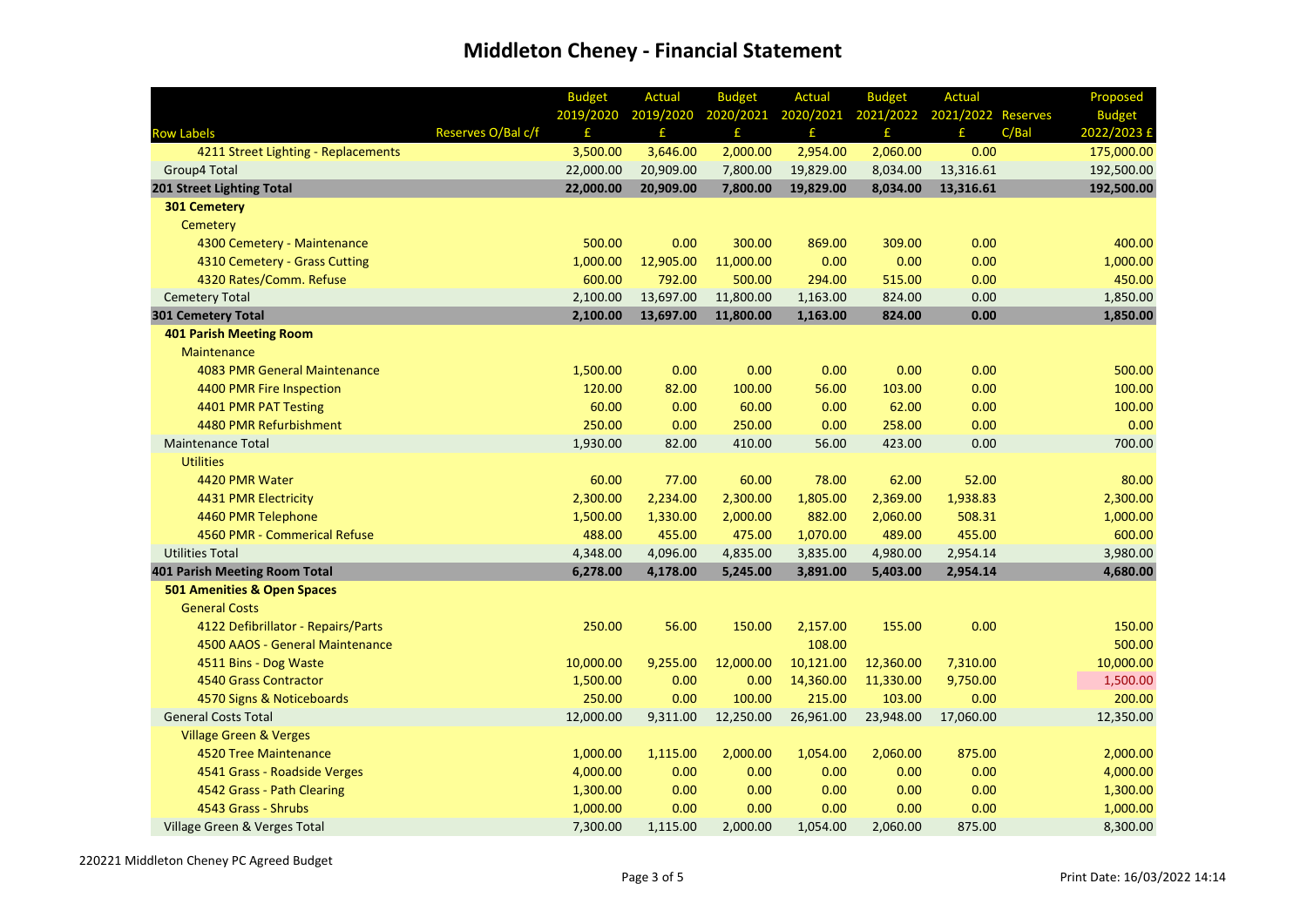|                                       |                    | <b>Budget</b> | <b>Actual</b> | <b>Budget</b>       | <b>Actual</b> | <b>Budget</b> | <b>Actual</b>                |       | Proposed      |
|---------------------------------------|--------------------|---------------|---------------|---------------------|---------------|---------------|------------------------------|-------|---------------|
|                                       |                    | 2019/2020     | 2019/2020     | 2020/2021 2020/2021 |               |               | 2021/2022 2021/2022 Reserves |       | <b>Budget</b> |
| <b>Row Labels</b>                     | Reserves O/Bal c/f | £             | £             | £                   | £             | £             | £                            | C/Bal | 2022/2023 £   |
| 4522 Play Equipment                   |                    |               |               |                     |               |               |                              |       |               |
| 4522 Play Equipment                   |                    | 2,000.00      | 0.00          | 2,000.00            | 24.00         | 2,060.00      | 0.00                         |       | 0.00          |
| 4522 Play Equipment Total             |                    | 2,000.00      | 0.00          | 2,000.00            | 24.00         | 2,060.00      | 0.00                         |       | 0.00          |
| <b>Stanwell Play Area</b>             |                    |               |               |                     |               |               |                              |       |               |
| 4531 Stanwell Mainenance              |                    | 250.00        | 0.00          | 250.00              | 3,406.00      | 258.00        | 0.00                         |       | 250.00        |
| 4546 Grass - Stanwell Play Area       |                    | 1,000.00      | 0.00          | 0.00                | 0.00          | 0.00          | 0.00                         |       | 1,000.00      |
| <b>Stanwell Play Area Total</b>       |                    | 1,250.00      | 0.00          | 250.00              | 3,406.00      | 258.00        | 0.00                         |       | 1,250.00      |
| <b>Astrop Play Area</b>               |                    |               |               |                     |               |               |                              |       |               |
| 4532 Astrop Maintenance               |                    | 250.00        | 0.00          | 250.00              | 3,406.00      | 258.00        | 0.00                         |       | 250.00        |
| 4545 Grass - Astrop Play Area         |                    | 1,000.00      | 0.00          | 0.00                | 0.00          | 0.00          | 0.00                         |       | 1,000.00      |
| <b>Astrop Play Area Total</b>         |                    | 1,250.00      | 0.00          | 250.00              | 3,406.00      | 258.00        | 0.00                         |       | 1,250.00      |
| <b>CCTV</b>                           |                    |               |               |                     |               |               |                              |       |               |
| 4550 Amenities - CCTV                 |                    | 1,000.00      | 0.00          | 1,500.00            | 2,584.00      | 1,545.00      | 3,353.00                     |       | 3,160.00      |
| 4551 Amenities - CCTV - Maintenance   |                    | 500.00        | 425.00        | 0.00                | 1,574.00      | 0.00          | 0.00                         |       | 0.00          |
| 4553 Amenities - CCTV - Mobile Phones |                    |               |               |                     |               |               | 931.38                       |       | 1,200.00      |
| <b>CCTV Total</b>                     |                    | 1,500.00      | 425.00        | 1,500.00            | 4,158.00      | 1,545.00      | 4,284.38                     |       | 4,360.00      |
| 4530 ROSPA Annual Inspection          |                    |               |               |                     |               |               |                              |       |               |
| 4530 ROSPA Annual Inspection          |                    | 1,000.00      | 362.00        | 600.00              | 417.00        | 618.00        | 332.00                       |       | 450.00        |
| 4530 ROSPA Annual Inspection Total    |                    | 1,000.00      | 362.00        | 600.00              | 417.00        | 618.00        | 332.00                       |       | 450.00        |
| 501 Amenities & Open Spaces Total     |                    | 26,300.00     | 11,213.00     | 18,850.00           | 39,426.00     | 30,747.00     | 22,551.38                    |       | 27,960.00     |
| <b>601 Projects &amp; Events</b>      |                    |               |               |                     |               |               |                              |       |               |
| <b>Projects</b>                       |                    |               |               |                     |               |               |                              |       |               |
| 1720 N'Hood Plan Reimbursements       |                    |               |               |                     | $-10,000.00$  |               |                              |       | 0.00          |
| 4610 Air Ambulance Grant              |                    | 500.00        | 500.00        | 500.00              | 0.00          | 515.00        | 0.00                         |       |               |
| 4705 N'Hood Plan Consultancy          |                    | 0.00          | 0.00          | 0.00                | 3,300.00      | 0.00          | 0.00                         |       | 0.00          |
| <b>4606 State Occasions</b>           |                    |               |               |                     |               |               |                              |       | 1,250.00      |
| <b>Projects Total</b>                 |                    | 500.00        | 500.00        | 500.00              | $-6,700.00$   | 515.00        | 0.00                         |       | 1,250.00      |
| <b>Month of Madness</b>               |                    |               |               |                     |               |               |                              |       |               |
| 4580 MOM - Payment Professionals      |                    | 2,500.00      | 1,790.00      | 1,500.00            | 0.00          | 1,545.00      | 0.00                         |       | 1,500.00      |
| 4581 MOM - Venue Costs                |                    | 200.00        | 0.00          | 200.00              | 0.00          | 206.00        | 0.00                         |       |               |
| 4582 MOM - Printing                   |                    | 150.00        | 0.00          | 150.00              | 0.00          | 155.00        | 0.00                         |       |               |
| <b>Month of Madness Total</b>         |                    | 2,850.00      | 1,790.00      | 1,850.00            | 0.00          | 1,906.00      | 0.00                         |       | 1,500.00      |
| Events                                |                    |               |               |                     |               |               |                              |       |               |
| 4605 Remembrance Memorial & Events    |                    | 800.00        | 243.00        | 735.00              | 52.00         | 757.00        | 0.00                         |       | 250.00        |
| 4615 Age Concern Xmas Party - Grant   |                    | 100.00        | 0.00          | 100.00              | 0.00          | 103.00        | 0.00                         |       |               |
| <b>Events Total</b>                   |                    | 900.00        | 243.00        | 835.00              | 52.00         | 860.00        | 0.00                         |       | 250.00        |
| 601 Projects & Events Total           |                    | 4,250.00      | 2,533.00      | 3,185.00            | $-6,648.00$   | 3,281.00      | 0.00                         |       | 3,000.00      |
| <b>850 Capital Reserves</b>           |                    |               |               |                     |               |               |                              |       |               |

220221 Middleton Cheney PC Agreed Budget